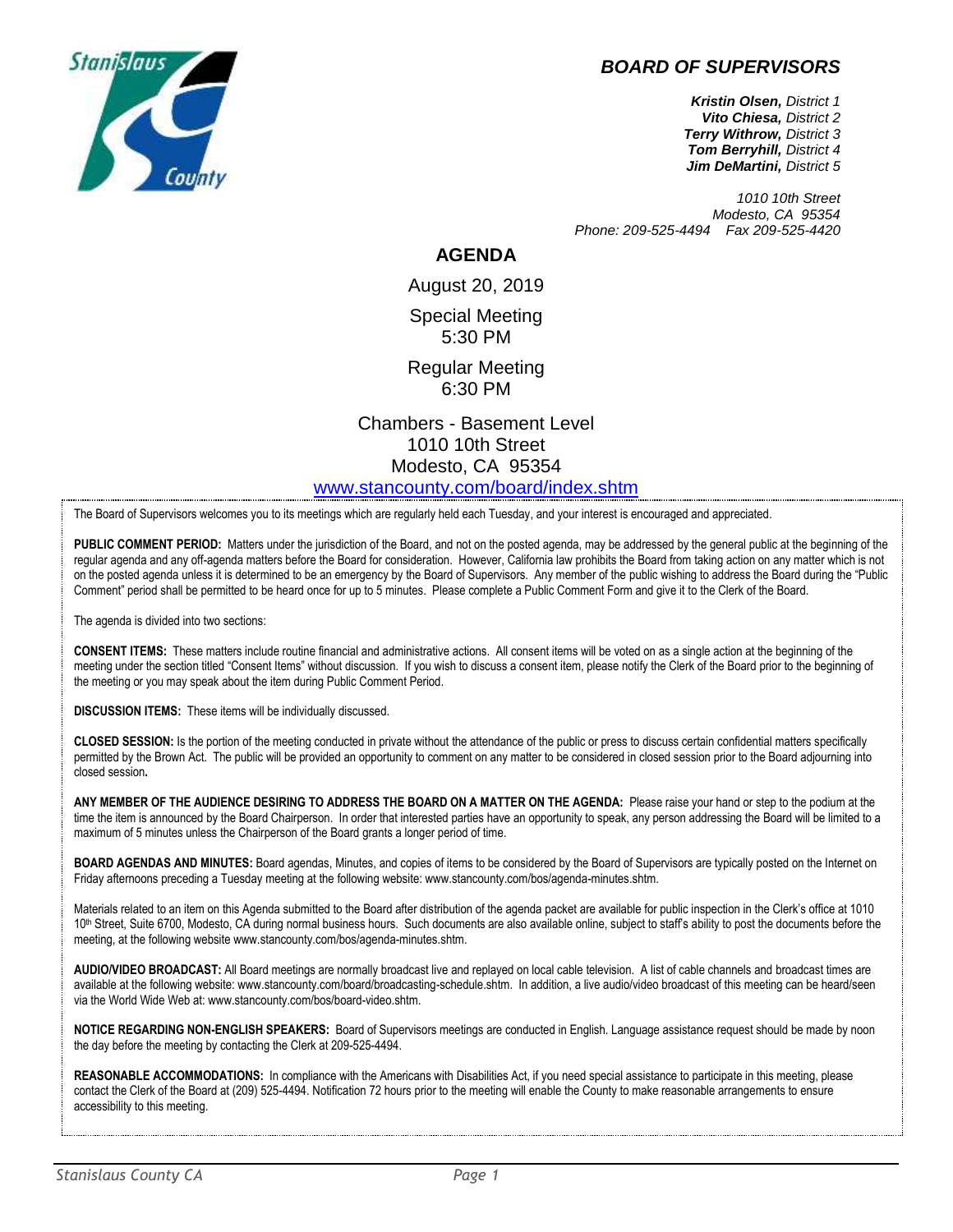## **Special Meeting 5:30 PM**

- 1. Closed Session:
	- 1. Conference with Legal Counsel Existing Litigation pursuant to Government code section 54956.9 (d)(1): One Case: Sandra Macanas v. Stanislaus County, Stanislaus County Superior Court Case No. 2027790.
	- 2. Conference with Legal Counsel Initiation of Litigation pursuant to Government Code section 54956.9 (d)(4).: One Case.

## **Regular Meeting 6:30 PM**

- 2. Pledge Allegiance to the Flag
- 3. Invocation
- 4. Presentation: Commendation for Diane McDonnell, Stanislaus County Librarian, Upon Her Retirement
- 5. Public Comment Period
- 6. Consent Calendar
	- A. Miscellaneous
		- 1. Approval of the Minutes for August 13, 2019 [\(View Item\)](http://stancounty.com/bos/minutes/2019/min08-13-19.pdf)
		- 2. Approval to Proclaim September 2019 National Preparedness Month in Stanislaus County [\(View Item\)](http://stancounty.com/bos/agenda/2019/20190820/A02.pdf)
	- B. Chief Executive Office
		- 1. Acceptance of the Annual Reports for the County of Stanislaus Tobacco Endowment Funds - Series 2002 and Series 2006 for Fiscal Year Ending June 30, 2019 – Treasurer / Tax Collector [\(View Item\)](http://stancounty.com/bos/agenda/2019/20190820/B01.pdf)
		- 2. Approval to Accept the Stanislaus County Equal Employment Opportunity Plan: 2019 Program and Report Update – Chief Executive Office [\(View Item\)](http://stancounty.com/bos/agenda/2019/20190820/B02.pdf)
		- 3. Approval to Proceed to the Design Phase for the Public Safety Center Security Electronics Life Safety Systems Replacement – Chief Executive Office [\(View Item\)](http://stancounty.com/bos/agenda/2019/20190820/B03.pdf)
		- 4. Approval to Amend the Salary and Position Allocation Resolution to Adjust the Attorney I/II/III/IV/V Salaries by Two Percent (2%) and Eliminate the Deferred Compensation Contribution; Approval to Authorize the Chief Executive Officer to Implement a Five Percent (5%) Certificate Pay to Qualifying Members of the Attorney's Bargaining Unit and Qualified Management Attorneys; Approval of a Pilot Program for Attorney III/IV/IV Hiring Incentives – Chief Executive Office [\(View Item\)](http://stancounty.com/bos/agenda/2019/20190820/B04.pdf)
	- C. Department of Public Works